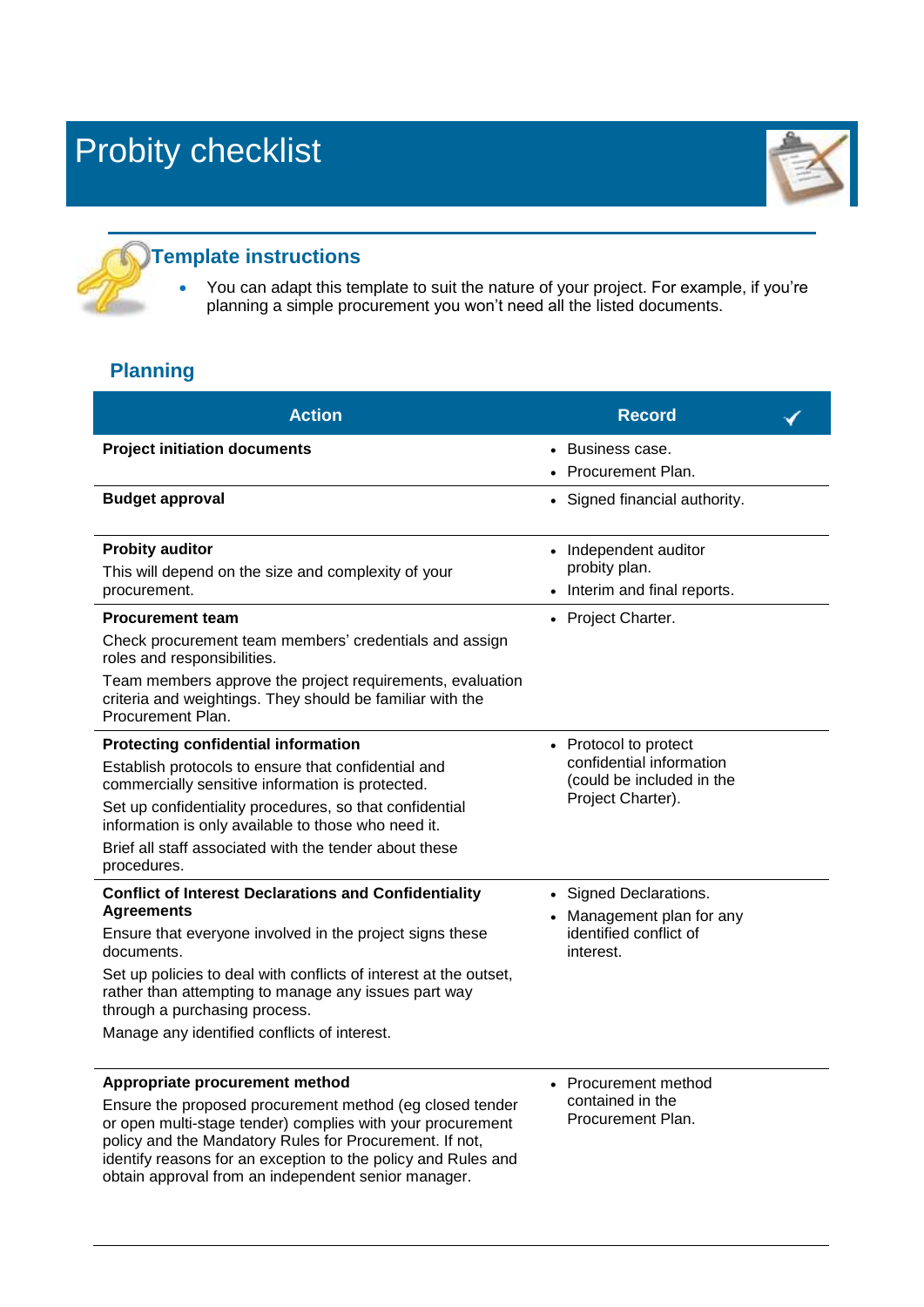| <b>Evaluation criteria</b><br>Check that the evaluation criteria and weightings have been<br>signed off by the procurement team and included in the<br>tender documents. | • Evaluation criteria and<br>weightings contained in<br>the Procurement Plan. |
|--------------------------------------------------------------------------------------------------------------------------------------------------------------------------|-------------------------------------------------------------------------------|
| <b>Timeframe</b>                                                                                                                                                         | • GETS advertisement.                                                         |
| Ensure you have allowed a reasonable time for suppliers to<br>respond.                                                                                                   | Newspaper or industry.                                                        |
| Check the publishing deadlines (eg for newspaper<br>advertisements) to ensure the advertisement will appear in<br>time.                                                  |                                                                               |
| <b>Risk register</b>                                                                                                                                                     | • Risk register                                                               |
| Establish a risk register for the procurement and overall<br>project management                                                                                          |                                                                               |
| <b>Probity plan</b>                                                                                                                                                      | • Probity plan.                                                               |
| Develop a probity plan and have it approved.                                                                                                                             |                                                                               |
| <b>Physical security</b>                                                                                                                                                 | • Document register.                                                          |
| Set up physical security procedures, eg, document register,<br>data room.                                                                                                |                                                                               |
| Review probity at completion of Planning milestone                                                                                                                       |                                                                               |
| Check that all of the requirements of the Probity Plan have                                                                                                              |                                                                               |

been met.

# **Approach to market**

| <b>Action</b>                                                                                                                                                                                                                                                                                                                                                                                      | <b>Record</b>                                                                                                                                  |  |
|----------------------------------------------------------------------------------------------------------------------------------------------------------------------------------------------------------------------------------------------------------------------------------------------------------------------------------------------------------------------------------------------------|------------------------------------------------------------------------------------------------------------------------------------------------|--|
| <b>RFx</b><br>Write the RFx, including performance measures and<br>targets, and advice about how the RFx will be evaluated.<br>Clearly set out all legal issues, intellectual property<br>restrictions and so on.<br>Have the RFx peer reviewed and gain approval to<br>proceed to market.                                                                                                         | $\bullet$ RFx document.<br>• Approval to proceed.                                                                                              |  |
| <b>Approach to market</b><br>Ensure that the tender advertising process is adequate<br>for the specific project<br>Publish RFx (open tender) or distribute RFx (closed<br>tender).                                                                                                                                                                                                                 | • Copy of GETS web page,<br>media ad, or e-mails/letters<br>demonstrating approach to<br>market.                                               |  |
| <b>Supplier briefings</b><br>Provide plenty of notice to all interested suppliers.<br>Record what was said at the meetings. Make this<br>available to all interested suppliers.<br>If there are any alterations or corrections to the tender<br>documents, ensure that all bidders have access to the<br>same information, allowing them the same time and<br>opportunity to re-submit their bids. | • Invitations.<br>Meeting notes.<br>$\bullet$ Q&As.                                                                                            |  |
| <b>Supplier questions</b><br>Log each question and answer.<br>Show evidence of the publication of Q&As.<br>Note where commercially sensitive information has been                                                                                                                                                                                                                                  | • Supplier questions log.<br>• Copy of GETS web page<br>demonstrating publication<br>of Q&As (open process) or<br>e-mails to suppliers (closed |  |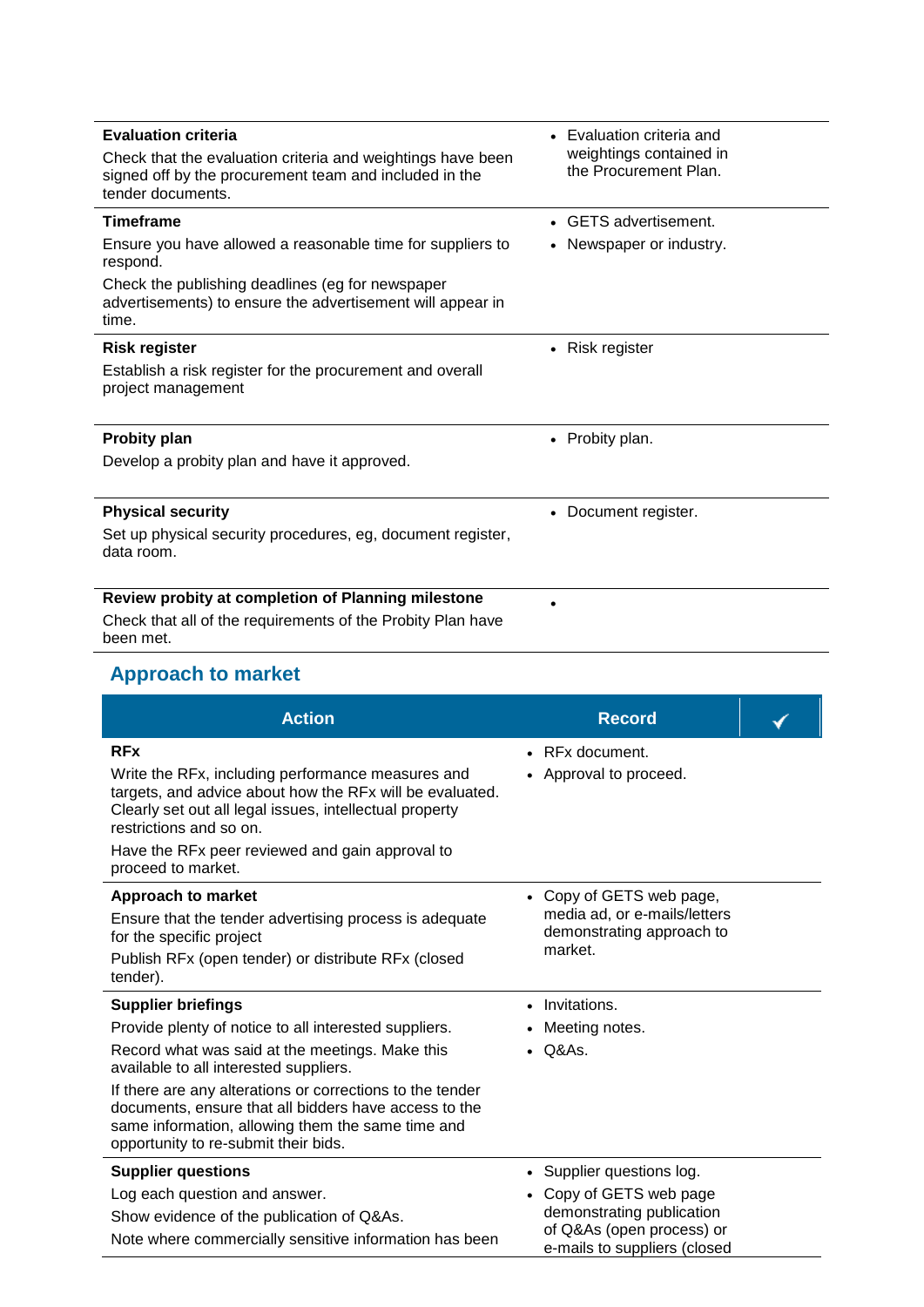| protected with a description of the information.                                                                                                           | process).                            |
|------------------------------------------------------------------------------------------------------------------------------------------------------------|--------------------------------------|
| Ensure that all tenderers have access to the same<br>information. Ensure that any clarification of additional<br>detail must be provided to all suppliers. |                                      |
| <b>Managing tenders</b>                                                                                                                                    | • Tender box procedure.              |
| Set up a procedure for opening the tender box.                                                                                                             | $\bullet$ Tender log.                |
| Establish a system to record tender receipts – witnessed.                                                                                                  | • Copy of each tender                |
| Ensure no tenders are opened before the closing date.                                                                                                      | received.                            |
| Acknowledge the receipt of tenders.                                                                                                                        | • E-mails/Letters to suppliers       |
| Ensure that all tenderers' information is secure at all<br>times.                                                                                          | acknowledging receipt of<br>tenders. |
| Review probity at completion of Approach to Market<br>milestone                                                                                            | ٠                                    |
| Check that all of the requirements of the Probity Plan<br>have been met.                                                                                   |                                      |

### **Evaluation**

| <b>Action</b>                                                                                                                                                                                                                                                                                                                    | <b>Record</b>                                                                                                                                          |  |
|----------------------------------------------------------------------------------------------------------------------------------------------------------------------------------------------------------------------------------------------------------------------------------------------------------------------------------|--------------------------------------------------------------------------------------------------------------------------------------------------------|--|
| <b>Conditions of tender</b><br>Check that each tender meets the rules of the RFx<br>process (eg delivered on time).<br>Check that each tender meets mandatory conditions or<br>preconditions.<br>Ensure that all suppliers have access to information<br>about any change, and have equal opportunity to change<br>their bids.   | • Tender log.<br>Minutes of evaluations<br>against mandatory<br>conditions/preconditions.                                                              |  |
| <b>Conflicts of interest</b><br>Ask each person to review their Conflict of Interest<br>Declaration in relation to the suppliers that have<br>tendered.<br>Manage any conflicts of interest arising.                                                                                                                             | • Updated signed<br>Declarations.<br>Management plan for any<br>$\bullet$<br>identified conflict of<br>interest.                                       |  |
| <b>Evaluation</b><br>Check that all tenders have been treated in the same<br>way, that criteria have been applied uniformly and that<br>the evaluation panel's recommendation is justifiable.<br>Document the reasons for the choice of the preferred<br>tenderer, and make sure these reasons are clear and<br>defensible.      | • Document evaluation<br>process including<br>interviews, supplier<br>presentations, site visits,<br>due diligence etc.<br>• Evaluation panel minutes. |  |
| Due diligence<br>Perform due diligence of short listed tenderers, possibly<br>including corporate information including ownership,<br>litigation, director's profiles, financial security and past<br>history.<br>Referee checking procedures should be substantially the<br>same for all suppliers, and confidentiality assured | • Document the results of<br>due diligence / referee<br>checks                                                                                         |  |
| Review probity at completion of Evaluation milestone<br>Check that all of the requirements of the Probity<br>Plan have been met.                                                                                                                                                                                                 |                                                                                                                                                        |  |